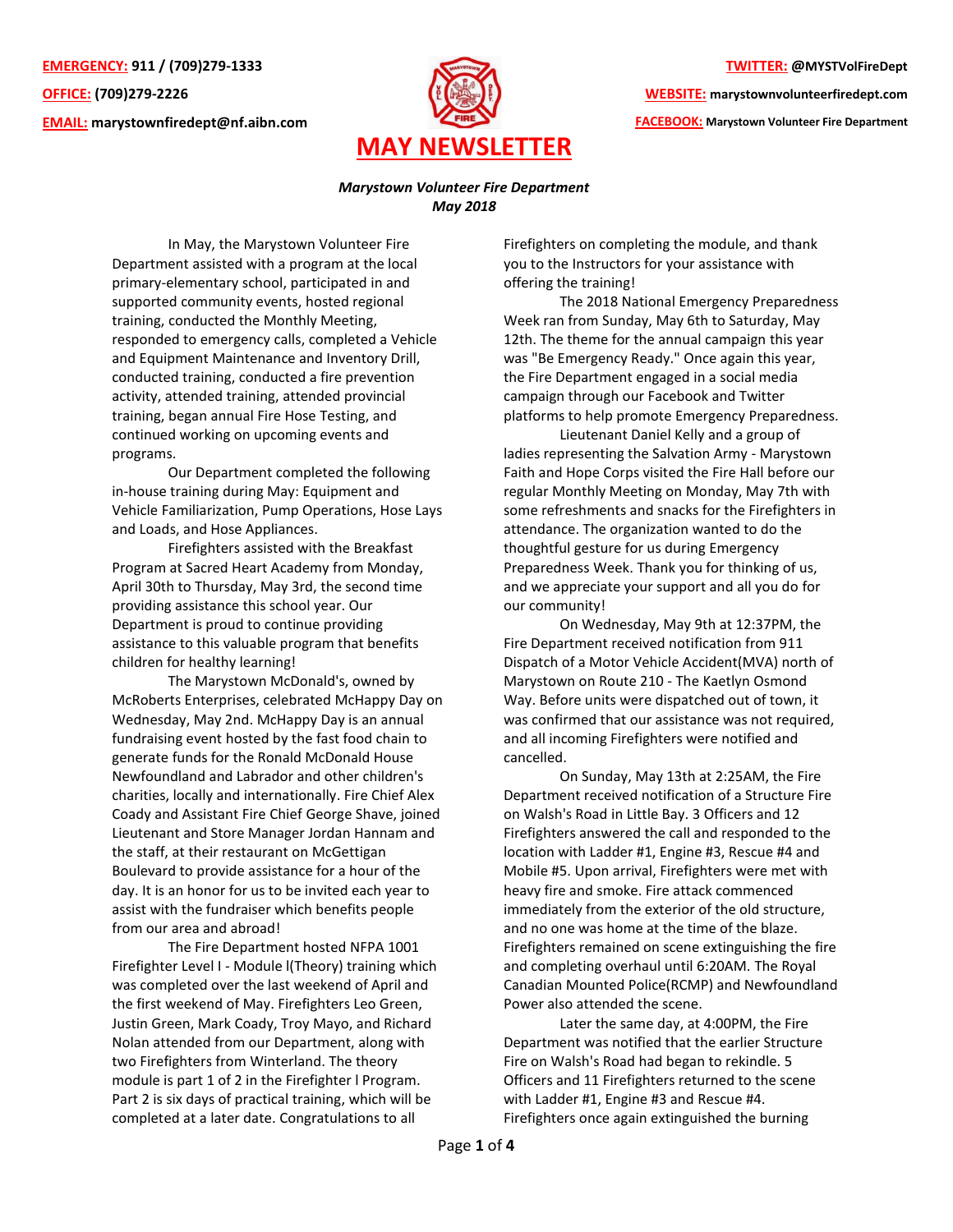material, and ensured no fire was present before standing down. The Fire Department cleared the scene at 5:09PM. Thank you to our Firefighters for their efforts on Mother's Day, and a special note of thanks to our partners for your understanding of our service!

We teamed up with Sobeys again on Wednesday, May 16th for a Fire Drill at their store, followed by a Fire Extinguisher presentation and practical session for their employees. The effort was coordinated and led by our Fire Prevention Committee. Awesome job by all involved, and thank you to the Sobeys management and staff for their commitment to Fire Safety!

On Wednesday, May 16th at 9:45AM, the Fire Department was notified of a fire behind the Town's Municipal Depot on McGettigan Boulevard. Workers were doing work on a steel berm and a small amount of furnace oil that was remaining in the berm ignited. Firefighters who were at the Fire Hall responded with Engine #3 and Rescue #4. The fire was contained and extinguished quickly.

On Thursday, May 17th at 9:36AM, the Fire Department received notification of a residential Fire Alarm activation at 61 Hollett's Road. Before any units were dispatched, the alarm monitoring company notified us that the activation was a false alarm, and all incoming Firefighters were cancelled.

Firefighters Colin Farewell, Richard Nolan and Tyler Byrne attended a Traffic Control Person(TCP) training course on Thursday evening, May 17th.

On Monday, May 21st at 12:14AM, the Fire Department was notified of a commercial Fire Alarm activation at 176 McGettigan Boulevard. Engine #3 arrived on scene, only to be notified that the activation was a false alarm. The message about the false alarm was then relayed, and Rescue #4 and all incoming Firefighters were cancelled en route.

On Friday, May 25th at 2:00PM, the Fire Department was notified of a Vehicle Fire on Ducey's Lane. 3 Officers and 8 Firefighters responded to the incident with Engine #3 and Rescue #4. Upon arrival, the vehicle was fully engulfed, but our crew made quick work of extinguishing the fire. The Fire Department cleared the scene at 2:32PM.

The Fire and Emergency Services - Newfoundland and Labrador Annual Training School is being hosted by Grand Falls-Windsor and surrounding communities from Saturday, May 26th to Friday, June 1st. The following is a summary of the training completed or being completed at the Annual Fire School by our Firefighters: Captain Wayde Clarke and Lieutenant Jordan Hannam - Respiratory Protection Program, NFPA 1403 - Conducting Live Fire Training, and Fire Department Incident Safety

Officer, Firefighter Justin Bolt - Respiratory Protection Program and NFPA 1403 - Conducting Live Fire Training, and Firefighter Walter Vallis - NFPA 1006 - Vehicle Rescue Level I. Fire Chief Alex Coady, Captain Wayde Clarke and Lieutenant Jordan Hannam also attended Hazmat Emergency Response Training by the Chlorine Institute in Grand Falls - Windsor on Friday, May 25th prior to the official start of Fire School. Fire Chief Alex Coady assisted with instruction of courses throughout the weeklong training program. The knowledge & skills acquired through the courses listed above will better prepare our Firefighters for emergency situations we encounter in our community and surrounding area. Thank you to the Grand Falls - Windsor and neighboring Fire Departments for hosting, Fire and Emergency Services for coordinating and funding the school, and all instructors for making this training possible!

As a way of showing our appreciation to the public for their tremendous support, the Fire Wrens and the Fire Department sponsored and served a Community Soup Kitchen. The event was on Saturday, May 26th at The Merge, a place where many groups sponsor soup kitchens and other events for the public. The Merge is owned and operated by the local Penecostal Church as a community center. Thank you to the Merge for their significant community outreach, and we hope all who attended enjoyed their lunch!

The Fire Department provided an annual donation to the Kin and Friends Radiothon in support of the Burin Peninsula Health Care Foundation again this year. This year's radiothon, held on Sunday, May 27th, was in support of the new mental health and addictions campaign. The Marystown Fire Department is a proud supporter of the Foundation and health care services on the Burin Peninsula!

The Junior Firefighter Committee is still recruiting for the September 2018 Program. Interested students need to be attending Grade 11 or 12 this coming September. Applications are being accepted until the deadline on Friday, June 8th. Applications are available at our Fire Hall or on our website, and completed applications can be dropped off to the Marystown Central High School(MCHS) Main Office, the Town Hall(addressed to the Fire Department) or emailed to justinbolt11@hotmail.com. More information about our Junior Firefighter Program can be viewed on our

website, under the About tab, Junior Firefighters! The 2nd Annual Show Your Ride(Car Show) is being hosted by our Fire Department on Saturday, July 14th at the Marystown Track and Field Complex on Harris Drive.(Alternate Date: Sunday, July 15th).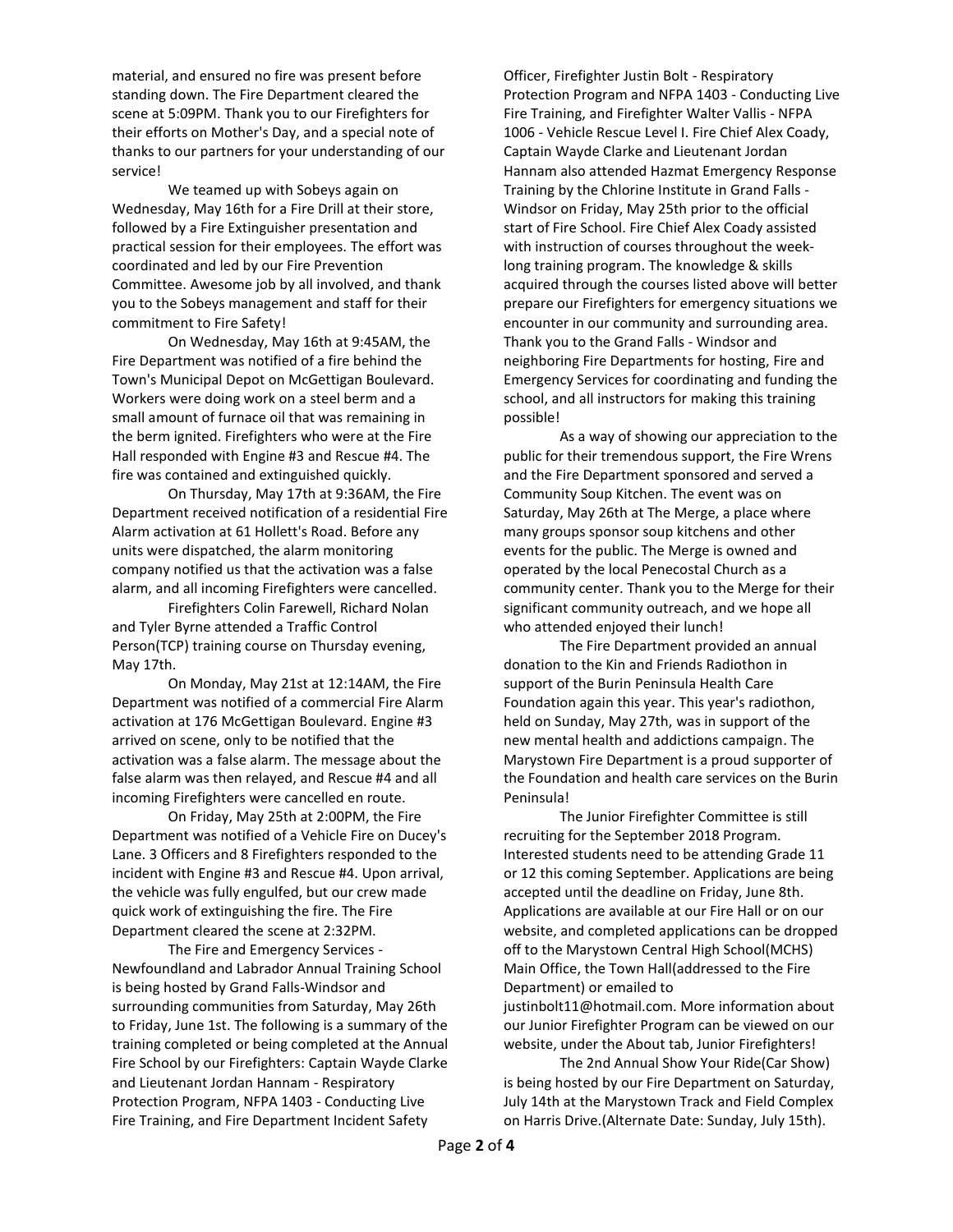The event will feature our 1967 Dodge Fire Truck - Engine #1, along with vehicles from the past and present. A parade will follow the show. The Show will run from 1PM to 4PM, and admission is \$2 /person or goodwill offering. Registration for vehicles is \$10, and we encourage you to register early - please contact Justin Nolan - (709)276-0073, Rodney Nolan - (709)277-5755, or Perry Brushett - (709)277-4506. Come along and bring the family to view the vehicles on display, and enjoy the other attractions we have planned for you!

In less than three(3) months on Sunday, August 6th, we will be hosting the 12th Annual Demolition Derby! The event will take place at the pit in Black Brook, on the highway between Burin and Marystown. Are you interested in driving a vehicle in the Derby(license required)? Do you have a vehicle you no longer use and would like to donate? If you answered yes to either of the questions above, please contact the Fire Hall at (709)279-2226 or Fundraising Chairperson Colin Farewell at (709)277-5428. We look forward to hearing from you!

## **UPCOMING EVENTS:**

**\* Wednesday, June 6th, 2018** - Assisting at Camp Day at the Tim Hortons on Columbia Drive.

**\* Saturday, June 23rd, 2018** - Participation in the 13th Annual Burin Peninsula Cancer Relay at the Marystown Track & Field Complex. Details to follow.



**Picture 1. Breakfast Program at Sacred Heart Academy**



**Picture 2. Breakfast Program at Sacred Heart Academy**



**Picture 3. McHappy Day at the local McDonald's**



**Picture 4. Breakfast Program at Sacred Heart Academy**



**Picture 5. Thank you to the Salvation Army**



**Picture 6. Fire Extinguisher Training at Sobeys**



**Picture 7. Fire Extinguisher Training at Sobeys**